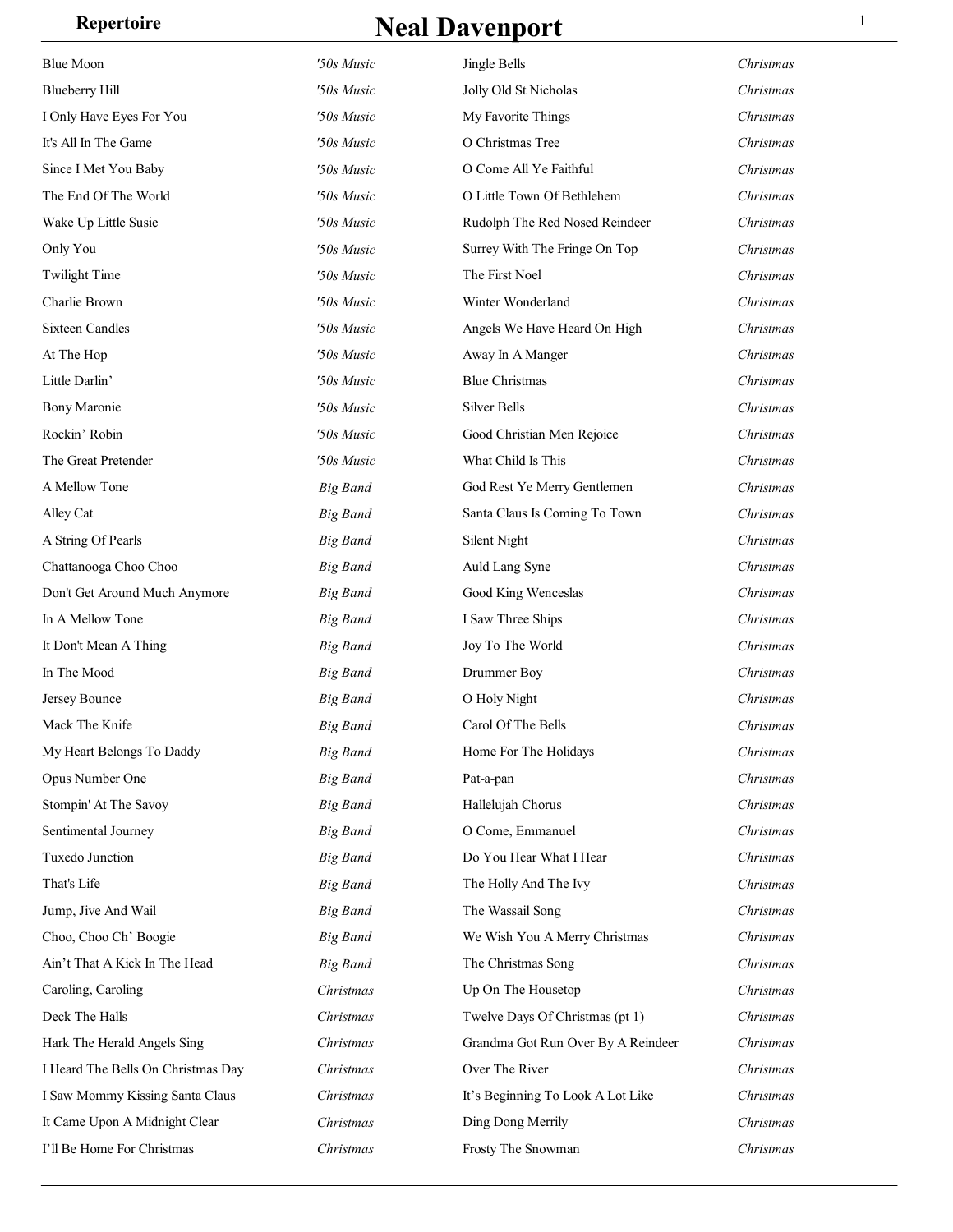| White Christmas<br>Reverie<br>Christmas<br>The Chipmunk Song<br>Christmas<br>Bist Du Bei Mir<br>Go Tell It On The Mountain<br><b>Trumpet Voluntary</b><br>Christmas<br>We Three Kings<br>Christmas<br>Berceuse Op 16<br>Sicilienne<br>Have Yourself A Merry Little Christmas<br>Christmas<br>Here Comes Santa Claus<br>Air From "water Music"<br>Christmas<br>Have A Holly Jolly Christmas<br><b>Trumpet Tune</b><br>Christmas<br><b>Fairest Lord Jesus</b><br>Jingle Bell Rock<br>Christmas<br>Let It Snow<br>Prelude (chopin)<br>Christmas<br>Rockin' Around The Christmas Tree<br>Sheep May Safely Graze<br>Christmas<br>Sleigh Ride<br>Arioso<br>Christmas<br>Walkin' Round In Women's Underwear<br>Christmas<br>Minuet In G Bach<br>Nuttin' For Christmas<br>Air On The G String<br>Christmas<br>It's The Most Wonderful Time Of The<br>Minuet In G<br>Christmas<br>We Need A Little Christmas<br>Ode To Joy<br>Christmas<br>Waltz In G Brahms<br>Toyland<br>Christmas<br>Suzy Snowflake<br>Etude (f)<br>Christmas<br>Parade Of The Wooden Soldiers<br>Claire De Lune<br>Christmas<br>Christmas<br>Pretty Paper<br>Largo (new World)<br>Liebestraum<br>Mr Santa<br>Christmas<br>Greensleeves<br>Mary's Little Boy Child<br>Christmas | Classical<br>Classical<br>Classical<br>Classical<br>Classical<br>Classical<br>Classical<br>Classical<br>Classical<br>Classical |
|-------------------------------------------------------------------------------------------------------------------------------------------------------------------------------------------------------------------------------------------------------------------------------------------------------------------------------------------------------------------------------------------------------------------------------------------------------------------------------------------------------------------------------------------------------------------------------------------------------------------------------------------------------------------------------------------------------------------------------------------------------------------------------------------------------------------------------------------------------------------------------------------------------------------------------------------------------------------------------------------------------------------------------------------------------------------------------------------------------------------------------------------------------------------------------------------------------------------------------------------|--------------------------------------------------------------------------------------------------------------------------------|
|                                                                                                                                                                                                                                                                                                                                                                                                                                                                                                                                                                                                                                                                                                                                                                                                                                                                                                                                                                                                                                                                                                                                                                                                                                           |                                                                                                                                |
|                                                                                                                                                                                                                                                                                                                                                                                                                                                                                                                                                                                                                                                                                                                                                                                                                                                                                                                                                                                                                                                                                                                                                                                                                                           |                                                                                                                                |
|                                                                                                                                                                                                                                                                                                                                                                                                                                                                                                                                                                                                                                                                                                                                                                                                                                                                                                                                                                                                                                                                                                                                                                                                                                           |                                                                                                                                |
|                                                                                                                                                                                                                                                                                                                                                                                                                                                                                                                                                                                                                                                                                                                                                                                                                                                                                                                                                                                                                                                                                                                                                                                                                                           |                                                                                                                                |
|                                                                                                                                                                                                                                                                                                                                                                                                                                                                                                                                                                                                                                                                                                                                                                                                                                                                                                                                                                                                                                                                                                                                                                                                                                           |                                                                                                                                |
|                                                                                                                                                                                                                                                                                                                                                                                                                                                                                                                                                                                                                                                                                                                                                                                                                                                                                                                                                                                                                                                                                                                                                                                                                                           |                                                                                                                                |
|                                                                                                                                                                                                                                                                                                                                                                                                                                                                                                                                                                                                                                                                                                                                                                                                                                                                                                                                                                                                                                                                                                                                                                                                                                           |                                                                                                                                |
|                                                                                                                                                                                                                                                                                                                                                                                                                                                                                                                                                                                                                                                                                                                                                                                                                                                                                                                                                                                                                                                                                                                                                                                                                                           |                                                                                                                                |
|                                                                                                                                                                                                                                                                                                                                                                                                                                                                                                                                                                                                                                                                                                                                                                                                                                                                                                                                                                                                                                                                                                                                                                                                                                           |                                                                                                                                |
|                                                                                                                                                                                                                                                                                                                                                                                                                                                                                                                                                                                                                                                                                                                                                                                                                                                                                                                                                                                                                                                                                                                                                                                                                                           |                                                                                                                                |
|                                                                                                                                                                                                                                                                                                                                                                                                                                                                                                                                                                                                                                                                                                                                                                                                                                                                                                                                                                                                                                                                                                                                                                                                                                           | Classical                                                                                                                      |
|                                                                                                                                                                                                                                                                                                                                                                                                                                                                                                                                                                                                                                                                                                                                                                                                                                                                                                                                                                                                                                                                                                                                                                                                                                           | Classical                                                                                                                      |
|                                                                                                                                                                                                                                                                                                                                                                                                                                                                                                                                                                                                                                                                                                                                                                                                                                                                                                                                                                                                                                                                                                                                                                                                                                           | Classical                                                                                                                      |
|                                                                                                                                                                                                                                                                                                                                                                                                                                                                                                                                                                                                                                                                                                                                                                                                                                                                                                                                                                                                                                                                                                                                                                                                                                           | Classical                                                                                                                      |
|                                                                                                                                                                                                                                                                                                                                                                                                                                                                                                                                                                                                                                                                                                                                                                                                                                                                                                                                                                                                                                                                                                                                                                                                                                           | Classical                                                                                                                      |
|                                                                                                                                                                                                                                                                                                                                                                                                                                                                                                                                                                                                                                                                                                                                                                                                                                                                                                                                                                                                                                                                                                                                                                                                                                           | Classical                                                                                                                      |
|                                                                                                                                                                                                                                                                                                                                                                                                                                                                                                                                                                                                                                                                                                                                                                                                                                                                                                                                                                                                                                                                                                                                                                                                                                           | Classical                                                                                                                      |
|                                                                                                                                                                                                                                                                                                                                                                                                                                                                                                                                                                                                                                                                                                                                                                                                                                                                                                                                                                                                                                                                                                                                                                                                                                           | Classical                                                                                                                      |
|                                                                                                                                                                                                                                                                                                                                                                                                                                                                                                                                                                                                                                                                                                                                                                                                                                                                                                                                                                                                                                                                                                                                                                                                                                           | Classical                                                                                                                      |
|                                                                                                                                                                                                                                                                                                                                                                                                                                                                                                                                                                                                                                                                                                                                                                                                                                                                                                                                                                                                                                                                                                                                                                                                                                           | Classical                                                                                                                      |
|                                                                                                                                                                                                                                                                                                                                                                                                                                                                                                                                                                                                                                                                                                                                                                                                                                                                                                                                                                                                                                                                                                                                                                                                                                           | Classical                                                                                                                      |
| Happy Holiday<br>The Music Of The Night<br>Christmas                                                                                                                                                                                                                                                                                                                                                                                                                                                                                                                                                                                                                                                                                                                                                                                                                                                                                                                                                                                                                                                                                                                                                                                      | Classical                                                                                                                      |
| Fum Fum Fum<br>All I Ask Of You<br>Christmas                                                                                                                                                                                                                                                                                                                                                                                                                                                                                                                                                                                                                                                                                                                                                                                                                                                                                                                                                                                                                                                                                                                                                                                              | Classical                                                                                                                      |
| All I Want For Christmas<br><b>Traditional Bridal March</b><br>Christmas                                                                                                                                                                                                                                                                                                                                                                                                                                                                                                                                                                                                                                                                                                                                                                                                                                                                                                                                                                                                                                                                                                                                                                  | Classical                                                                                                                      |
| Feliz Navidad<br><b>Traditional Recessional</b><br>Christmas                                                                                                                                                                                                                                                                                                                                                                                                                                                                                                                                                                                                                                                                                                                                                                                                                                                                                                                                                                                                                                                                                                                                                                              | Classical                                                                                                                      |
| Christmas Is<br>Minuet In G Beethoven<br>Christmas                                                                                                                                                                                                                                                                                                                                                                                                                                                                                                                                                                                                                                                                                                                                                                                                                                                                                                                                                                                                                                                                                                                                                                                        | Classical                                                                                                                      |
| The Christmas Waltz<br>Christmas<br>Alfie                                                                                                                                                                                                                                                                                                                                                                                                                                                                                                                                                                                                                                                                                                                                                                                                                                                                                                                                                                                                                                                                                                                                                                                                 | Contemporary Pop                                                                                                               |
| Bring A Torch, Jeannette, Isabella<br>Always Something There To Remind Me<br>Christmas                                                                                                                                                                                                                                                                                                                                                                                                                                                                                                                                                                                                                                                                                                                                                                                                                                                                                                                                                                                                                                                                                                                                                    | Contemporary Pop                                                                                                               |
| <b>Bridge Over Troubled Waters</b><br>Bells Will Be Ringing<br>Christmas                                                                                                                                                                                                                                                                                                                                                                                                                                                                                                                                                                                                                                                                                                                                                                                                                                                                                                                                                                                                                                                                                                                                                                  | Contemporary Pop                                                                                                               |
| By The Time I Get To Phoenix<br>Jingle Jingle Jingle<br>Christmas                                                                                                                                                                                                                                                                                                                                                                                                                                                                                                                                                                                                                                                                                                                                                                                                                                                                                                                                                                                                                                                                                                                                                                         | Contemporary Pop                                                                                                               |
| Peanuts Christmas Song<br>Christmas<br>Breaking Up Is Hard To Do                                                                                                                                                                                                                                                                                                                                                                                                                                                                                                                                                                                                                                                                                                                                                                                                                                                                                                                                                                                                                                                                                                                                                                          | Contemporary Pop                                                                                                               |
| So This Is Christmas<br><b>Bless The Beasts</b><br>Christmas                                                                                                                                                                                                                                                                                                                                                                                                                                                                                                                                                                                                                                                                                                                                                                                                                                                                                                                                                                                                                                                                                                                                                                              | Contemporary Pop                                                                                                               |
| Dance Of The Sugar Plum Fairies<br>Christmas<br>Theme From Superman                                                                                                                                                                                                                                                                                                                                                                                                                                                                                                                                                                                                                                                                                                                                                                                                                                                                                                                                                                                                                                                                                                                                                                       | Contemporary Pop                                                                                                               |
| Waltz Of The Flowers<br>Claire<br>Christmas                                                                                                                                                                                                                                                                                                                                                                                                                                                                                                                                                                                                                                                                                                                                                                                                                                                                                                                                                                                                                                                                                                                                                                                               | Contemporary Pop                                                                                                               |
| California Dreamin'<br>Run Run Rudolph<br>Christmas                                                                                                                                                                                                                                                                                                                                                                                                                                                                                                                                                                                                                                                                                                                                                                                                                                                                                                                                                                                                                                                                                                                                                                                       | Contemporary Pop                                                                                                               |
| Cecilia<br>Merry Christmas Darling<br>Christmas                                                                                                                                                                                                                                                                                                                                                                                                                                                                                                                                                                                                                                                                                                                                                                                                                                                                                                                                                                                                                                                                                                                                                                                           | Contemporary Pop                                                                                                               |
| Cococabana<br>Little St. Nick<br>Christmas                                                                                                                                                                                                                                                                                                                                                                                                                                                                                                                                                                                                                                                                                                                                                                                                                                                                                                                                                                                                                                                                                                                                                                                                | Contemporary Pop                                                                                                               |
| Marshmallow World<br>Christmas<br>Could This Be Magic                                                                                                                                                                                                                                                                                                                                                                                                                                                                                                                                                                                                                                                                                                                                                                                                                                                                                                                                                                                                                                                                                                                                                                                     | Contemporary Pop                                                                                                               |
| Can't Smile Without You<br>Twelve Days Of Christmas (pt 2)<br>Christmas                                                                                                                                                                                                                                                                                                                                                                                                                                                                                                                                                                                                                                                                                                                                                                                                                                                                                                                                                                                                                                                                                                                                                                   |                                                                                                                                |
| Fur Elise<br>Color My World<br>Classical                                                                                                                                                                                                                                                                                                                                                                                                                                                                                                                                                                                                                                                                                                                                                                                                                                                                                                                                                                                                                                                                                                                                                                                                  | Contemporary Pop                                                                                                               |
| Chariots Of Fire<br>Yesu, Joy Of Man's Desiring<br>Classical                                                                                                                                                                                                                                                                                                                                                                                                                                                                                                                                                                                                                                                                                                                                                                                                                                                                                                                                                                                                                                                                                                                                                                              | Contemporary Pop                                                                                                               |
| Canon In D<br>Classical<br>Do You Know The Way To San Jose<br>Contemporary Pop                                                                                                                                                                                                                                                                                                                                                                                                                                                                                                                                                                                                                                                                                                                                                                                                                                                                                                                                                                                                                                                                                                                                                            | Contemporary Pop                                                                                                               |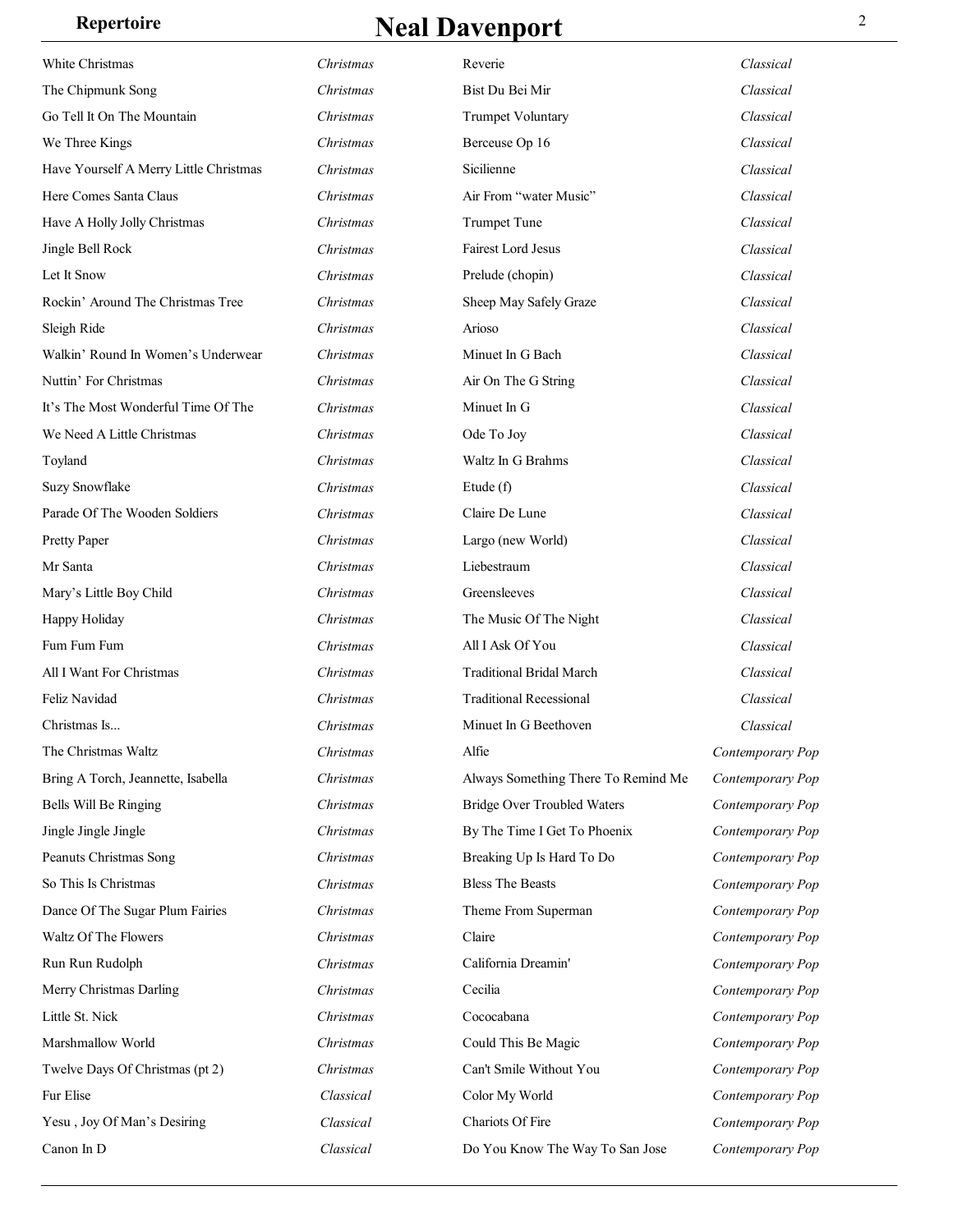Don't Cry For Me Argentina *Contemporary Pop* Does Anybody Know What Time It Is *Contemporary Pop* Daybreak *Contemporary Pop* Do You Want To Know A Secret *Contemporary Pop* Daniel *Contemporary Pop* Danny's Song *Contemporary Pop* Endless Love *Contemporary Pop* First Time Ever I Saw Your Face *Contemporary Pop* Feelin' Groovy *Contemporary Pop* For Once In My Life *Contemporary Pop* Fool On The Hill *Contemporary Pop* Galveston *Contemporary Pop* Go Away Little Girl *Contemporary Pop* Hello *Contemporary Pop* It's Gonna Take Some Tome *Contemporary Pop* I Write The Songs *Contemporary Pop* I Can See Clearly Now *Contemporary Pop* If *Contemporary Pop* I'll Never Fall In Love Again *Contemporary Pop* If You Go Away *Contemporary Pop* Killing Me Softly *Contemporary Pop* Love Story *Contemporary Pop* Love Is Blue *Contemporary Pop* Look Of Love *Contemporary Pop* Make It Easy On Yourself *Contemporary Pop* Michelle *Contemporary Pop* Music To Watch Girls By *Contemporary Pop* My Cup Runneth Over *Contemporary Pop* Mr. Bojangles *Contemporary Pop* My Cherie Amour *Contemporary Pop* My Way *Contemporary Pop* More Today Than Yesterday *Contemporary Pop* Never Been To Spain *Contemporary Pop* New York State Of Mind *Contemporary Pop* Never Can Say Goodbye *Contemporary Pop* Norwegian Wood *Contemporary Pop* Raindrops *Contemporary Pop* Summer Of 42 *Contemporary Pop* Song Sung Blue *Contemporary Pop* Sunny *Contemporary Pop* Sittin On The Dock Of The Bay *Contemporary Pop* Smoke Gets In Your Eyes *Contemporary Pop*

### **Repertoire Real Davenport 3**

Spinning Wheel *Contemporary Pop* There's Always Something There To Theme From Mash The In Crowd *Contemporary Pop* Theme From Romeo And Juliet *Contemporary Pop* Theme From Summer Of 42 *Contemporary Pop* Theme From Arthur *Contemporary Pop* Theme From Love Story *Contemporary Pop* This Masquerade *Contemporary Pop* The Last Thing On My Mind *Contemporary Pop* The Letter *Contemporary Pop* The Entertainer *Contemporary Pop* The First Time *Contemporary Pop* Tie A Yellow Ribbon *Contemporary Pop* Vincent *Contemporary Pop* Windmills Of Your Mind *Contemporary Pop* Words *Contemporary Pop* Without You *Contemporary Pop* Witchita Lineman *Contemporary Pop* Walk On By *Contemporary Pop* What The World Needs Now *Contemporary Pop* With You I'm Born Again *Contemporary Pop* You've Lost That Lovin' Feeling *Contemporary Pop* You Don't Have To Say You Love Me *Contemporary Pop* You Needed Me *Contemporary Pop* You've Got A Friend *Contemporary Pop* Memory *Contemporary Pop* Close To You *Contemporary Pop* Feelings *Contemporary Pop* Masquerade *Contemporary Pop* The Way We Were *Contemporary Pop* This Guy's In Love *Contemporary Pop* We've Only Just Begun *Contemporary Pop* Yesterday *Contemporary Pop* You Light Up My Life *Contemporary Pop* Your Song *Contemporary Pop* Evergreen *Contemporary Pop* Ice Castles *Contemporary Pop* The Look Of Love *Contemporary Pop* You Are So Beautiful *Contemporary Pop* You Are The Sunshine Of My Life *Contemporary Pop* Everthing Must Change *Contemporary Pop*

*Contemporary Pop* **Contemporary Pop**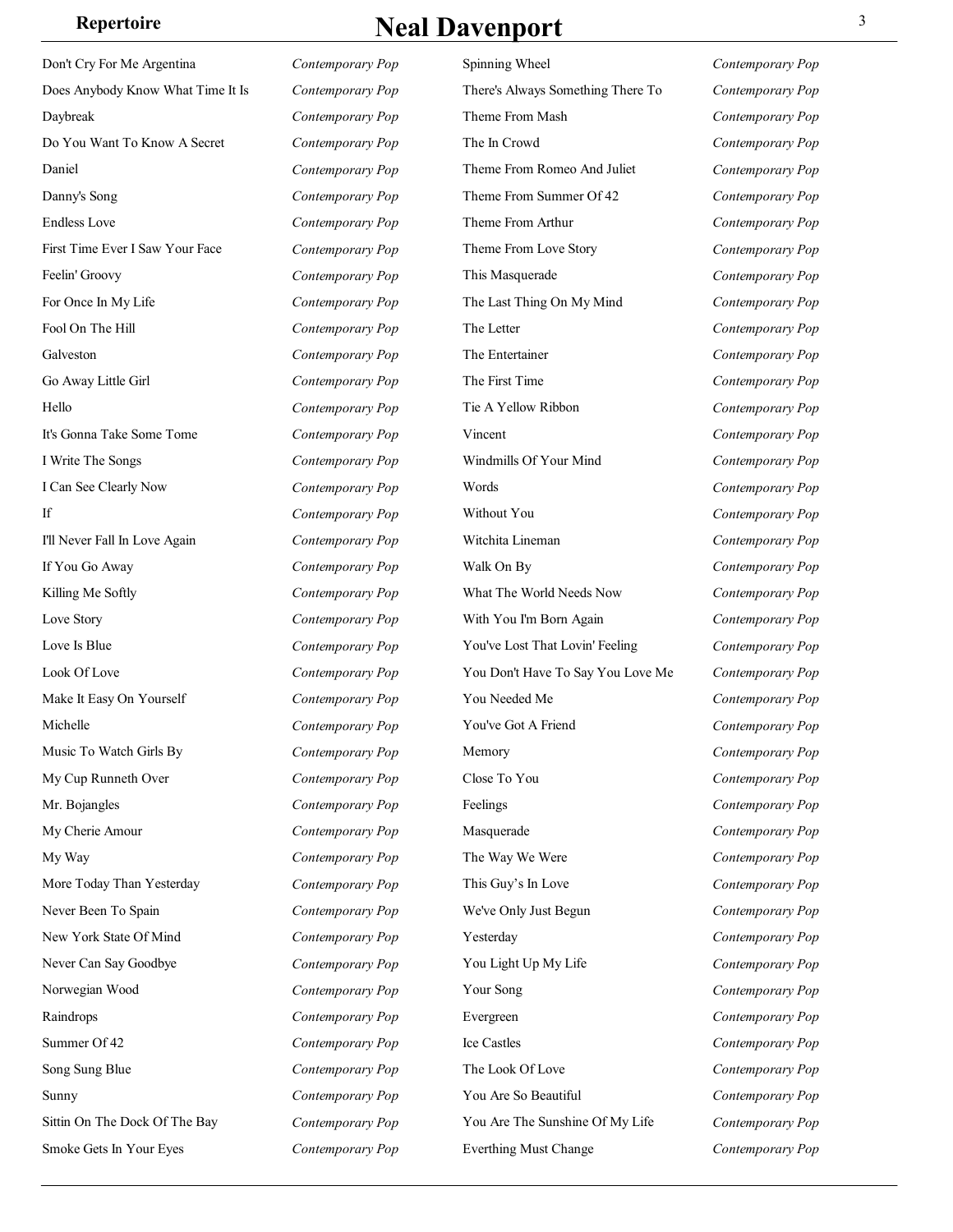| Repertoire | <b>Neal Davenport</b> |  |
|------------|-----------------------|--|
|            |                       |  |

| After All                          | Contemporary Pop | A Hors             |
|------------------------------------|------------------|--------------------|
| <b>Wedding Bell Blues</b>          | Contemporary Pop | Desper             |
| <b>Wedding Song</b>                | Contemporary Pop | Take It            |
| Smooth Operator                    | Contemporary Pop | Best O             |
| Betcha By Golly                    | Contemporary Pop | Lyin' I            |
| Caught Up In The Rapture           | Contemporary Pop | Tequila            |
| Savin' All My Love                 | Contemporary Pop | Take It            |
| <b>Sweet Love</b>                  | Contemporary Pop | Peacefi            |
| I Feel The Earth Move              | Contemporary Pop | How D              |
| It's Too Late                      | Contemporary Pop | Lean C             |
| Wind Beneath My Wings              | Contemporary Pop | If I Sai           |
| That's What Friends Are For        | Contemporary Pop | Oh Gir             |
| Piano Man                          | Contemporary Pop | These 1            |
| Groovin                            | Contemporary Pop | When.              |
| Still                              | Contemporary Pop | Oh Wh              |
| Where Is The Love                  | Contemporary Pop | You M              |
| Three Time A Lady                  | Contemporary Pop | My Ey              |
| Lady                               | Contemporary Pop | Three <sup>7</sup> |
| Just The Way You Are               | Contemporary Pop | Reunit             |
| Ain't No Sunshine                  | Contemporary Pop | Diamo:             |
| Traces                             | Contemporary Pop | Summ               |
| Baby Don't Get Hooked On Me        | Contemporary Pop | Afterno            |
| Wonderful Tonight                  | Contemporary Pop | Time In            |
| I've Got You Babe                  | Contemporary Pop | I'll Hav           |
| Don't Let The Sun Go Down On Me    | Contemporary Pop | Game <sup></sup>   |
| Rocket Man                         | Contemporary Pop | Time C             |
| Carolina In My Mind                | Contemporary Pop | Drift A            |
| Fire And Rain                      | Contemporary Pop | Time Is            |
| If You Could Read My Mind          | Contemporary Pop | Cherisl            |
| I Can Help                         | Contemporary Pop | Mandy              |
| One                                | Contemporary Pop | Till Th            |
| Didn't I Blow Your Mind            | Contemporary Pop | If I Fell          |
| I Will Be Here                     | Contemporary Pop | And I I            |
| Have I Told You Lately             | Contemporary Pop | Here T             |
| <b>Butterfly Kisses</b>            | Contemporary Pop | Good I             |
| Theme From A Man And A Woman       | Contemporary Pop | Ob-la-c            |
| If I Said You Had A Beautiful Body | Contemporary Pop | Someth             |
| On And On                          | Contemporary Pop | Here C             |
| <b>Baker Street</b>                | Contemporary Pop | Let It E           |
| Baby I'm A Want You                | Contemporary Pop | Hey Ju             |
| I Wanna Make It With You           | Contemporary Pop | Thank              |
| Sweet Surrender                    | Contemporary Pop | This B             |

A Horse With No Name *Contemporary Pop* ado *Contemporary Pop* Easy *Contemporary Pop* f My Love **Contemporary Pop** Eyes *Contemporary Pop* a Sunrise *Contemporary Pop* To The Limit *Contemporary Pop Contemporary Pop Contemporary Pop* eep Is Your Love *Contemporary Pop* **Contemporary Pop** If I Said You Had A Beautiful Body *Contemporary Pop* Oh Girl *Contemporary Pop* Eyes *Contemporary Pop* When A Man Loves *Contemporary Pop* at A Night **Contemporary Pop** ake Me Feel Brand New *Contemporary Pop* es Adored You *Contemporary Pop* Times A Lady *Contemporary Pop* ed contemporary Pop nd Girl **Contemporary Pop** er Breeze *Contemporary Pop* Afternoon Delight **Contemporary Pop** n A Bottle **Contemporary Pop** ve To Say I Love You In A Song *Contemporary Pop* Of Love *Contemporary Pop* Of The Season *Contemporary Pop* **Drift Away** *Contemporary Pop* s On My Side *Contemporary Pop* **Contemporary Pop Contemporary Pop There Was You** *Contemporary Pop* **Contemporary Pop** Love Her **Contemporary Pop** here And Everywhere *Contemporary Pop* Day Sunshine *Contemporary Pop* Obladi, Oblada *Contemporary Pop* hing *Contemporary Pop* Free Sun *Contemporary Pop* Be **Contemporary Pop** de *Contemporary Pop* You Girl **Contemporary Pop** This Boy *Contemporary Pop*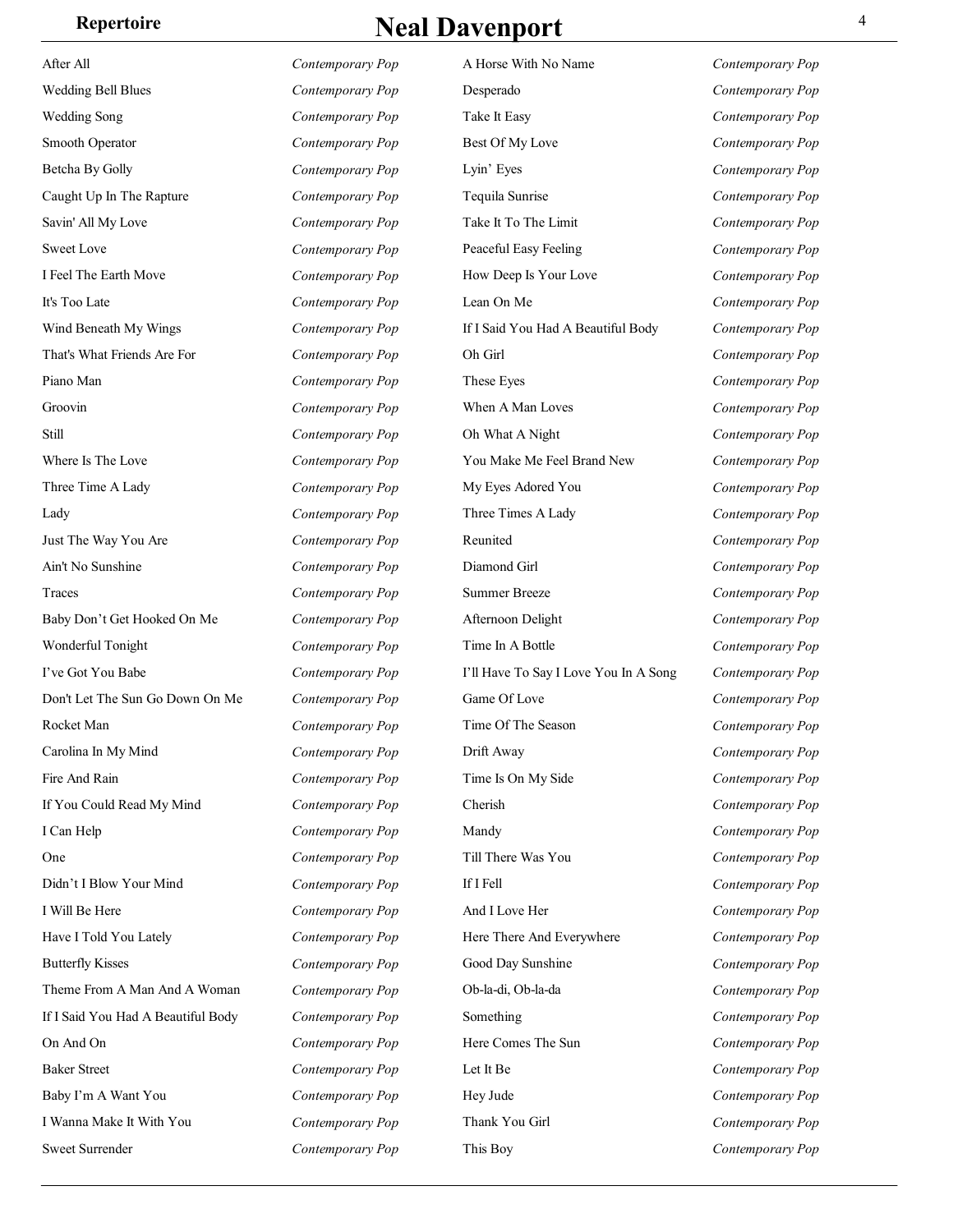| We Can Work It Out               | Contemporary Pop | What A Difference You've Made In My  | Country |
|----------------------------------|------------------|--------------------------------------|---------|
| To Know Her Is To Love Her       | Contemporary Pop | You Decorated My Life                | Country |
| How Can You Mend A Broken Heart  | Contemporary Pop | Your Cheatin' Heart                  | Country |
| Rainy Night In Georgia           | Contemporary Pop | Paper Roses                          | Country |
| The Letter                       | Contemporary Pop | Bye Bye Love                         | Country |
| La La Means I Love You           | Contemporary Pop | Friends In Low Places                | Country |
| Breaking Up Is Hard To Do        | Contemporary Pop | The Gambler                          | Country |
| Laughter In The Rain             | Contemporary Pop | Achy Breaky Heart                    | Country |
| Crystal Blue Pursuasion          | Contemporary Pop | Through The Years                    | Country |
| Betcha By Golly Wow              | Contemporary Pop | One Boy, One Girl                    | Country |
| Goodbye Yellow Brick Road        | Contemporary Pop | Let Your Love Flow                   | Country |
| Am I That Easy To Forget         | Country          | Wasted Days And Wasted Nights        | Country |
| All I Have To Do Is Dream        | Country          | Okie From Muskogee                   | Country |
| Anytime                          | Country          | Today I Started Loving You Again     | Country |
| Are You Lonesome Tonight         | Country          | <b>Swinging Doors</b>                | Country |
| A Very Special Love Song         | Country          | The Race Is On                       | Country |
| Born To Lose                     | Country          | <b>Bobby Mcgee</b>                   | Country |
| <b>Behind Closed Doors</b>       | Country          | To All The Girls I've Loved Before   | Country |
| Cotton Fields                    | Country          | You Were Always On My Mind           | Country |
| Crazy                            | Country          | Blue Eyes Crying In The Rain         | Country |
| Cry                              | Country          | Mamas, Don't Let Your Babies Grow Up | Country |
| <b>Country Roads</b>             | Country          | On The Road Again                    | Country |
| Could I Have This Dance          | Country          | <b>Act Naturally</b>                 | Country |
| Don't It Make My Brown Eyes Blue | Country          | Crying Time                          | Country |
| For The Good Times               | Country          | Together Again                       | Country |
| Have You Ever Been Lonely        | Country          | All I Have To Offer You Is Me        | Country |
| Honey                            | Country          | Is Anybody Going To San Antone       | Country |
| Help Me Make It Thru The Night   | Country          | Crystal Chandeliers                  | Country |
| Heartaches By The Number         | Country          | Kiss An Angel Good Morning           | Country |
| He'll Have To Go                 | Country          | He'll Have To Go                     | Country |
| I'm So Lonesome I Could Cry      | Country          | Four Walls                           | Country |
| I Can't Stop Loving You          | Country          | Welcome To My World                  | Country |
| I Can't Help It                  | Country          | Lucille                              | Country |
| King Of The Road                 | Country          | Ruby                                 | Country |
| Little Green Apples              | Country          | The Gambler                          | Country |
| Never Ending Song Of Love        | Country          | Hello Darlin'                        | Country |
| Release Me                       | Country          | Linda On My Mind                     | Country |
| San Antonio Rose                 | Country          | Cold Cold Heart                      | Country |
| Tennessee Waltz                  | Country          | Hey Good Lookin'                     | Country |
| The Most Beautiful Girl          | Country          | Honky Tonk Blues                     | Country |
| The Rose                         | Country          | I Saw The Light                      | Country |
| Walkin' The Floor                | Country          | Jambalaya                            | Country |
|                                  |                  |                                      |         |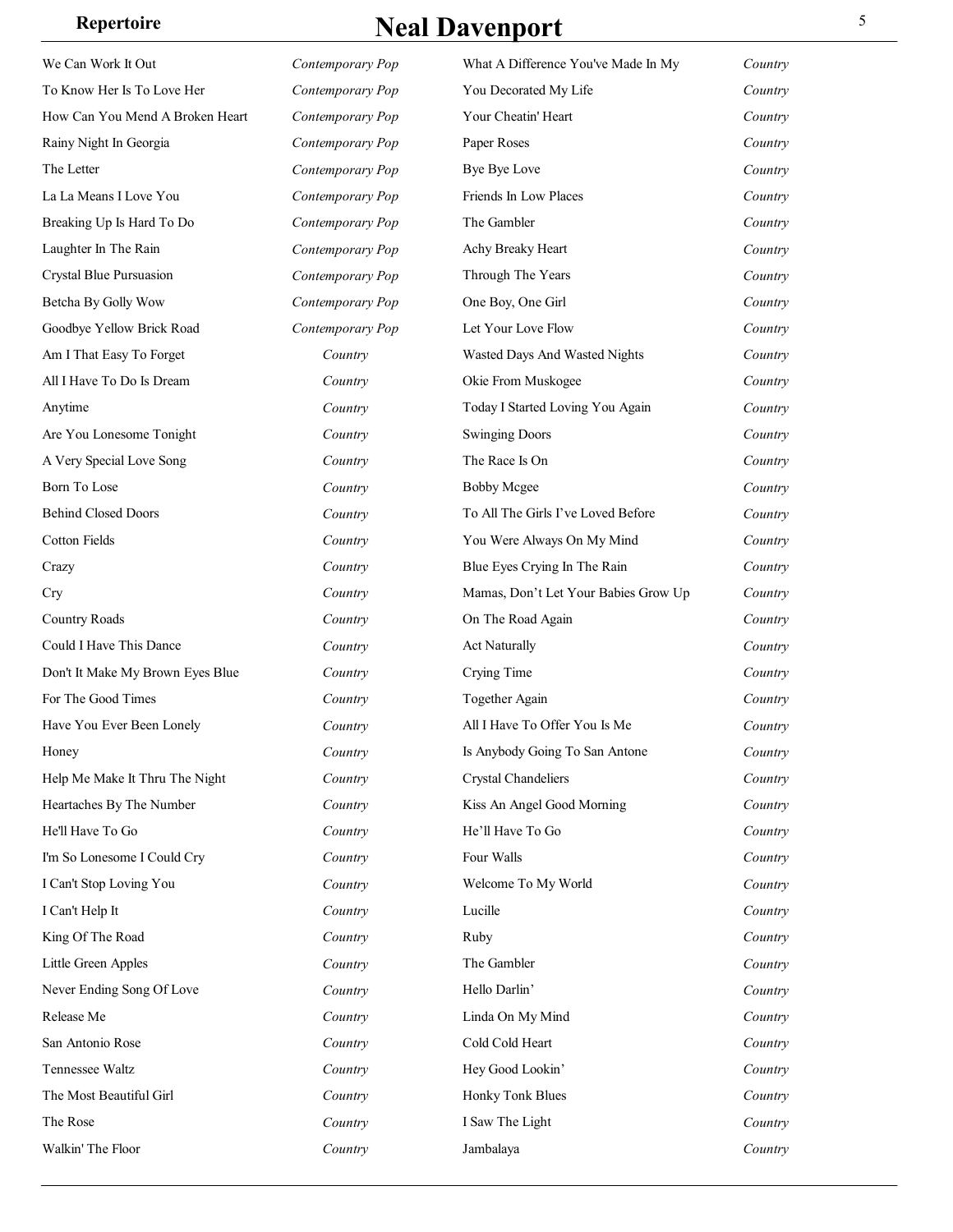| Kawliga                            | Country          | Nothing From Nothing               | Dance-Funk          |
|------------------------------------|------------------|------------------------------------|---------------------|
| I'm Having Daydreams About Night   | Country          | Knock On Wood                      | Dance-Funk          |
| Poison Ivy                         | Dance-'50s Music | Play That Funky Music              | Dance-Funk          |
| Yakety Yak                         | Dance-'50s Music | That's The Way I Like It           | Dance-Funk          |
| The Locomotion                     | Dance-'50s Music | Do A Little Dance                  | Dance-Funk          |
| Love Potion Number Nine            | Dance-'50s Music | That's The Way I Like It           | Dance-Funk          |
| Hurt So Bad                        | Dance-Beach      | Shotgun                            | Dance-Motown        |
| My Girl                            | Dance-Beach      | Hold On, I'm Coming                | Dance-Motown        |
| Up On The Roof                     | Dance-Beach      | I Can't Help Myself                | Dance-Motown        |
| Stand By Me                        | Dance-Beach      | What's Going On                    | Dance-Motown        |
| Under The Boardwalk                | Dance-Beach      | Just My Imagination                | Dance-Motown        |
| On Broadway                        | Dance-Beach      | Let's Stay Together                | Dance-Motown        |
| 39-21-46                           | Dance-Beach      | It's The Same Old Song             | Dance-Motown        |
| Midnight Hour                      | Dance-Beach      | Cracklin Rose                      | Dance-Pop           |
| How Sweet Is Is To Be Loved By You | Dance-Beach      | Sir Duke                           | Dance-Pop           |
| Shout                              | Dance-Beach      | <b>Brandy</b>                      | Dance-Rock and Roll |
| Get Ready                          | Dance-Beach      | Isn't She Lovely                   | Dance-Rock and Roll |
| I Love Beach Music                 | Dance-Beach      | Knock Three Times                  | Dance-Rock and Roll |
| What Does It Take                  | Dance-Beach      | Stormy                             | Dance-Rock and Roll |
| The Way You Do The Things You Do   | Dance-Beach      | Spooky                             | Dance-Rock and Roll |
| Stay                               | Dance-Beach      | Let Me Be There                    | Dance-Rock and Roll |
| Ain't Too Proud To Beg             | Dance-Beach      | You're Still The One               | Dance-Rock and Roll |
| I've Been Hurt                     | Dance-Beach      | Brown Eyed Girl                    | Dance-Rock and Roll |
| Heard It Through The Grapevine     | Dance-Beach      | Elvira                             | Dance-Rock and Roll |
| With This Ring                     | Dance-Beach      | <b>Black Magic Woman</b>           | Dance-Rock and Roll |
| He Don't Love You                  | Dance-Beach      | Do It Again                        | Dance-Rock and Roll |
| Sixty Minute Man                   | Dance-Beach      | <b>Brown Sugar</b>                 | Dance-Rock and Roll |
| Carolina Girls                     | Dance-Beach      | Witchy Woman                       | Dance-Rock and Roll |
| Backfield In Motion                | Dance-Beach      | Honky Tonk Woman                   | Dance-Rock and Roll |
| Build Me Up Buttercup              | Dance-Beach      | Daydream Believer                  | Dance-Rock and Roll |
| Stubborn Kind Of Fellow            | Dance-Beach      | Take The Last Train To Clarksville | Dance-Rock and Roll |
| I'm A Girlwatcher                  | Dance-Beach      | Barbara Ann                        | Dance-Rock and Roll |
| You Didn't Have To Leave           | Dance-Beach      | California Girls                   | Dance-Rock and Roll |
| Little Red Book                    | Dance-Beach      | Do You Wanna Dance                 | Dance-Rock and Roll |
| Ymca                               | Dance-Disco      | Help Me Rhonda                     | Dance-Rock and Roll |
| Love Train                         | Dance-Disco      | I Get Around                       | Dance-Rock and Roll |
| Love Music                         | Dance-Funk       | Vehicle                            | Dance-Rock and Roll |
| Superstition                       | Dance-Funk       | You Really Got A Hold On Me        | Dance-Rock and Roll |
| Electric Slide                     | Dance-Funk       | Do You Love Me                     | Dance-Rock and Roll |
| I Feel Good                        | Dance-Funk       | <b>Bad Moon Rising</b>             | Dance-Rock and Roll |
| Will It Go Round In Circles        | Dance-Funk       | Lookin' Out My Back Door           | Dance-Rock and Roll |
| <b>Brick House</b>                 | Dance-Funk       | Lodi                               | Dance-Rock and Roll |
|                                    |                  |                                    |                     |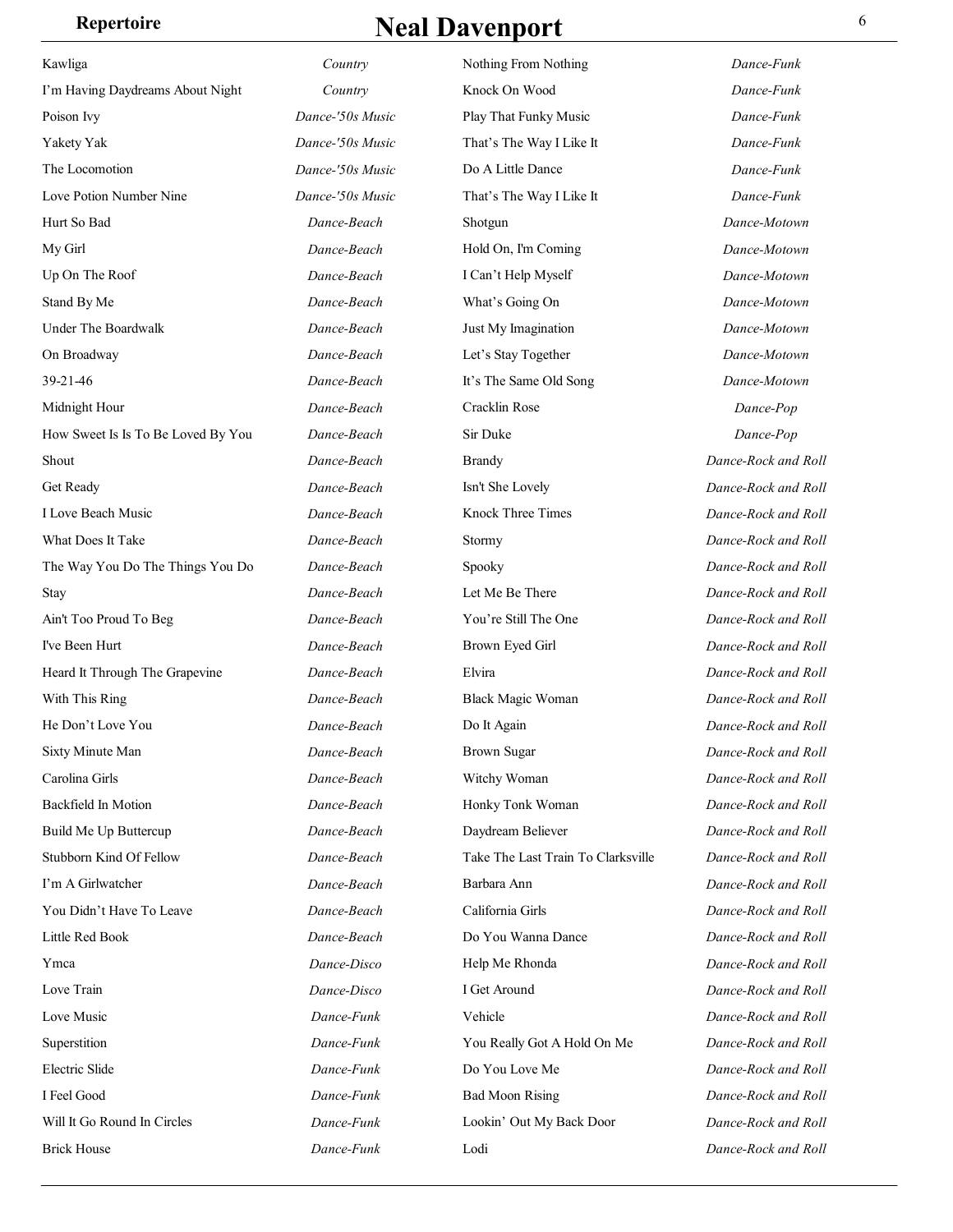| Midnight Special                   | Dance-Rock and Roll | Come Sunday                 | Jazz   |
|------------------------------------|---------------------|-----------------------------|--------|
| Susi Q                             | Dance-Rock and Roll | Dolphin Dance               | Jazz   |
| Da Doo Ron Ron                     | Dance-Rock and Roll | <b>Falling Grace</b>        | Jazz   |
| <b>Black Magic Woman</b>           | Dance-Rock and Roll | <b>Giant Steps</b>          | Jazz   |
| Evil Ways                          | Dance-Rock and Roll | Gentle Rain                 | Jazz   |
| Smokin' In The Boys Room           | Dance-Rock and Roll | Groovin' High               | Jazz   |
| Dancin' In The Moonlight           | Dance-Rock and Roll | I Mean You                  | Jazz   |
| Ramblin' Man                       | Dance-Rock and Roll | Just Friends                | Jazz   |
| So Into You                        | Dance-Rock and Roll | Lush Life                   | Jazz   |
| I Wanna Hold Your Hand             | Dance-Rock and Roll | Lullabye Of Birdland        | Jazz   |
| Love Me Do                         | Dance-Rock and Roll | Nadia's Theme               | Jazz   |
| Please Mr Postman                  | Dance-Rock and Roll | Peri's Scope                | Jazz   |
| Roll Over Beethoven                | Dance-Rock and Roll | Round Midnight              | Jazz   |
| You Can't Do That                  | Dance-Rock and Roll | Scrapple From The Apple     | Jazz   |
| Rock And Roll Music                | Dance-Rock and Roll | Song For My Father          | Jazz   |
| Eight Days A Week                  | Dance-Rock and Roll | Stella By Starlight         | Jazz   |
| Yellow Submarine                   | Dance-Rock and Roll | Take Five                   | Jazz   |
| Got To Get You Into My Life        | Dance-Rock and Roll | Very Early                  | Jazz   |
| With A Little Help From My Friends | Dance-Rock and Roll | Waltz For Debby             | Jazz   |
| Come Together                      | Dance-Rock and Roll | Centerpiece                 | Jazz   |
| She Loves You                      | Dance-Rock and Roll | Love Dance                  | Jazz   |
| I Feel Fine                        | Dance-Rock and Roll | If I Were A Rich Man        | Jewish |
| Day Tripper                        | Dance-Rock and Roll | Siman Tov                   | Jewish |
| Lady Madonna                       | Dance-Rock and Roll | Hava Nigila                 | Jewish |
| Revolution                         | Dance-Rock and Roll | A Day In The Life Of A Fool | Latin  |
| If This Is It                      | Dance-Rock and Roll | <b>Blue Bossa</b>           | Latin  |
| Reelin' In The Years               | Dance-Rock and Roll | Begin The Beguine           | Latin  |
| Peg                                | Dance-Rock and Roll | Dancin' In The Dark         | Latin  |
| Double Shot Of My Baby's Love      | Dance-Rock and Roll | Days And Nights Waiting     | Latin  |
| Hang On Sloopy                     | Dance-Rock and Roll | Desafinado                  | Latin  |
| Lucy In The Sky With Diamonds      | Dance-Rock and Roll | Days Of Wine And Roses      | Latin  |
| Alice In Wonderland                | Jazz                | Green Dolphin Street        | Latin  |
| A Child Is Born                    | Jazz                | How Insensitive             | Latin  |
| <b>Beautiful Love</b>              | Jazz                | I Love You                  | Latin  |
| <b>Black Diamond</b>               | Jazz                | Invitation                  | Latin  |
| <b>Black Nile</b>                  | Jazz                | Meditation                  | Latin  |
| <b>Blue Monk</b>                   | Jazz                | Nica's Dream                | Latin  |
| <b>Blues For Alice</b>             | Jazz                | Once I Loved                | Latin  |
| <b>Basin Street Blues</b>          | Jazz                | One Note Samba              | Latin  |
| <b>Bill Bailey</b>                 | $\it{Jazz}$         | Quiet Nights                | Latin  |
| <b>Bluesette</b>                   | Jazz                | Summer Samba                | Latin  |
| Ceora                              | Jazz                | Night In Tunisia            | Latin  |
|                                    |                     |                             |        |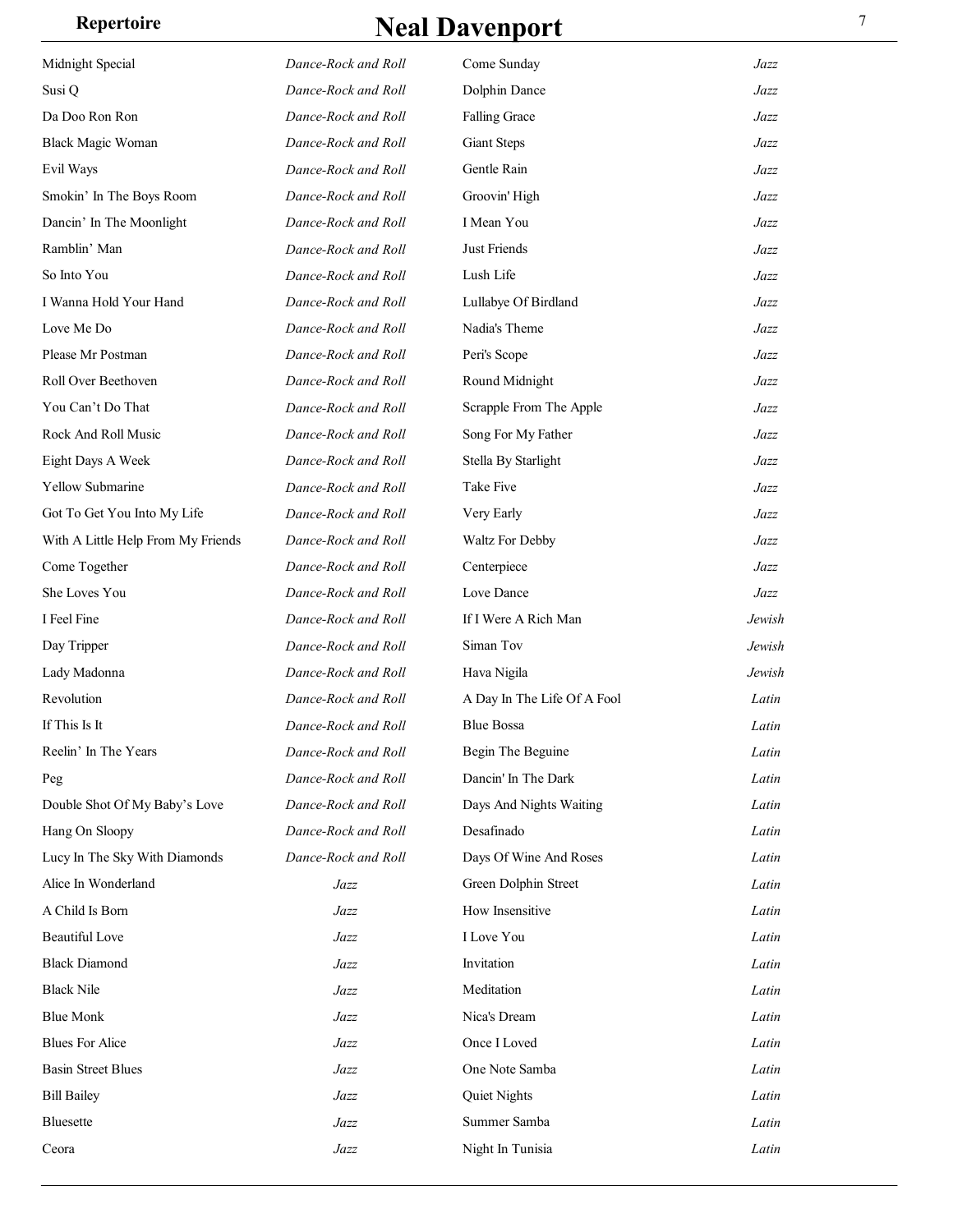### **Repertoire Repertoire Real Davenport** 8

| Girl From Ipanema        | Latin         | Long Tall Sally                    | Rock and Roll   |
|--------------------------|---------------|------------------------------------|-----------------|
| Watch What Happens       | Latin         | Louie, Louie                       | Rock and Roll   |
| Triste                   | Latin         | Margaritaville                     | Rock and Roll   |
| Wave                     | Latin         | I'm A Believer                     | Rock and Roll   |
| Copacabana               | Latin         | Satisfaction                       | Rock and Roll   |
| Perfidio                 | Latin         | Benny And The Jets                 | Rock and Roll   |
| Green Eyes               | Latin         | Teach Me Tonight                   | Spanish/Mexican |
| Poinciana                | Latin         | Miami Beach                        | Spanish/Mexican |
| Johnny B. Goode          | Rock and Roll | I Hear A Rhapsody                  | Spanish/Mexican |
| Joy To The World         | Rock and Roll | Lady In Red                        | Spanish/Mexican |
| Leroy Brown              | Rock and Roll | Adios                              | Spanish/Mexican |
| Memphis                  | Rock and Roll | Always In My Heart                 | Spanish/Mexican |
| Proud Mary               | Rock and Roll | The Breeze And I                   | Spanish/Mexican |
| That'll Be The Day       | Rock and Roll | <b>Besame Mucho</b>                | Spanish/Mexican |
| <b>Blue Suede Shoes</b>  | Rock and Roll | You Belong To My Heart             | Spanish/Mexican |
| Jailhouse Rock           | Rock and Roll | Spanish Town Cha Cha               | Spanish/Mexican |
| Midnight Special         | Rock and Roll | Amor                               | Spanish/Mexican |
| Lovesick Blues           | Rock and Roll | <b>Brazil</b>                      | Spanish/Mexican |
| Tulsa Time               | Rock and Roll | Yours                              | Spanish/Mexican |
| Listen To The Music      | Rock and Roll | <b>Bim Bam Biim</b>                | Spanish/Mexican |
| Money                    | Rock and Roll | Cielito Lindo                      | Spanish/Mexican |
| Crocodile Rock           | Rock and Roll | Tico Tico                          | Spanish/Mexican |
| Mustang Sally            | Rock and Roll | La Bamba                           | Spanish/Mexican |
| Dancin' In The Streets   | Rock and Roll | La Cucaracha                       | Spanish/Mexican |
| Your Mama Don't Dance    | Rock and Roll | Adios Muchachos                    | Spanish/Mexican |
| Kansas City              | Rock and Roll | Amapola                            | Spanish/Mexican |
| Takin' It To The Streets | Rock and Roll | Blame It On The Bossa Nova         | Spanish/Mexican |
| China Grove              | Rock and Roll | Cherry Pink And Apple Blossom      | Spanish/Mexican |
| Long Train Runnin        | Rock and Roll | Guantanamera                       | Spanish/Mexican |
| Mockingbird              | Rock and Roll | <b>Mexican Hat Dance</b>           | Spanish/Mexican |
| What I'd Say             | Rock and Roll | Tequila                            | Spanish/Mexican |
| <b>Twist And Shout</b>   | Rock and Roll | To All The Girls I've Loved Before | Spanish/Mexican |
| Get Back                 | Rock and Roll | Vaya Con Dios                      | Spanish/Mexican |
| I Saw Her Standing There | Rock and Roll | Yellow Bird                        | Spanish/Mexican |
| <b>Wooly Bully</b>       | Rock and Roll | What Now My Love                   | Spanish/Mexican |
| Old Time Rock 'n Roll    | Rock and Roll | As Long As He Needs Me             | Standard        |
| Hound Dog                | Rock and Roll | A Cottage For Sale                 | Standard        |
| Sweet Home Alabama       | Rock and Roll | All My Tomorrows                   | Standard        |
| Takin' Care Of Business  | Rock and Roll | After You've Gone                  | Standard        |
| Good Lovin'              | Rock and Roll | Anything Goes                      | Standard        |
| The Twist                | Rock and Roll | A Summer Place                     | Standard        |
| High Heel Sneakers       | Rock and Roll | Almost Like Being In Love          | Standard        |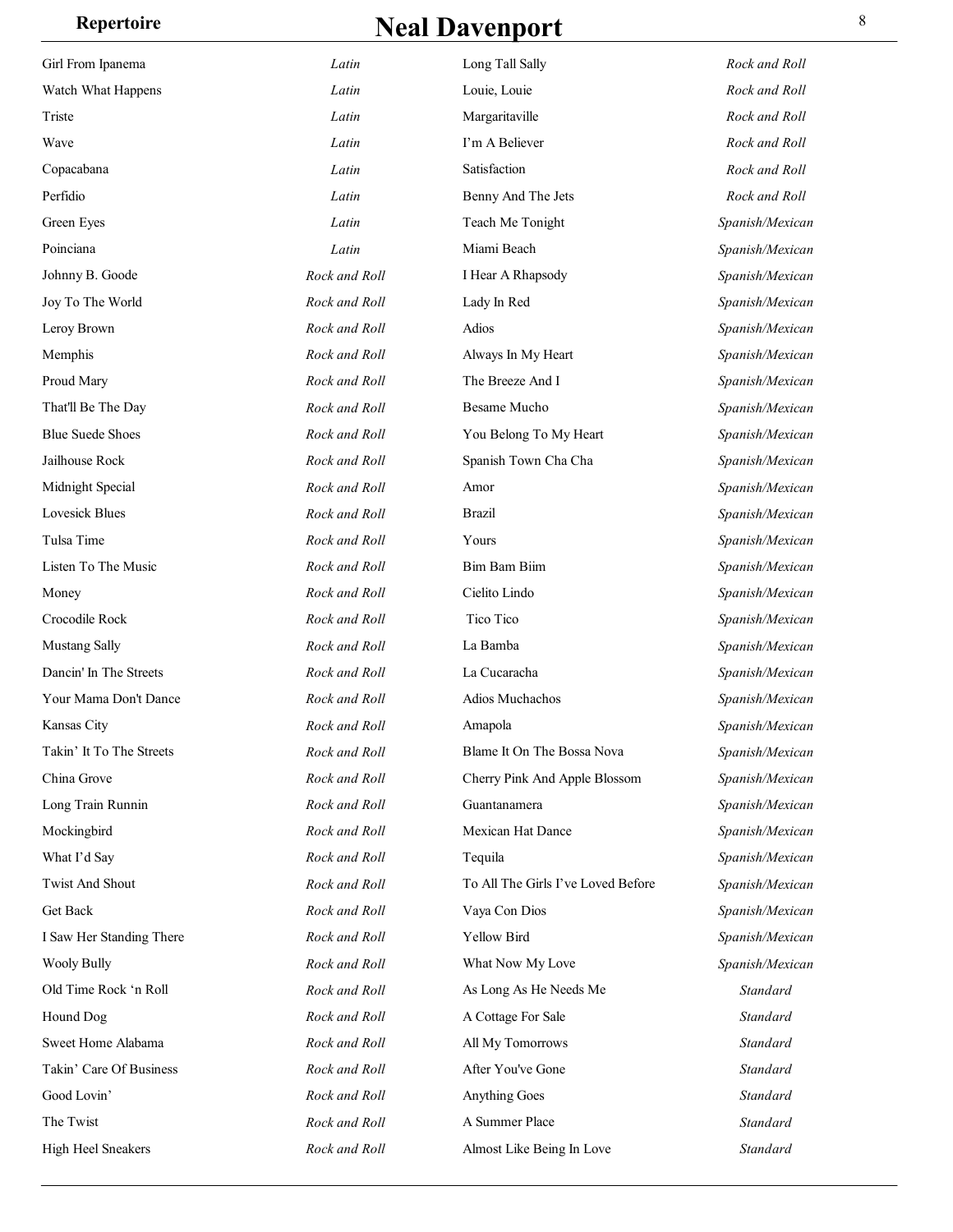| Ain't She Sweet             | Standard        | Embraceable You                 | Standard |
|-----------------------------|-----------------|---------------------------------|----------|
| Am I Blue                   | Standard        | Edelweiss                       | Standard |
| April In Paris              | Standard        | The Entertainer                 | Standard |
| Autumn In New York          | Standard        | Falling In Love With Love       | Standard |
| Another Saturday Night      | Standard        | <b>Fascinating Rhythm</b>       | Standard |
| And I Love You So           | Standard        | Fly Me To The Moon              | Standard |
| All The Things You Are      | Standard        | Five Minutes More               | Standard |
| Answer Me                   | Standard        | Five Foot Two                   | Standard |
| Autumn Leaves               | Standard        | Fascination                     | Standard |
| A Foggy Day                 | Standard        | Glow Worm                       | Standard |
| Ain't Misbehavin'           | <b>Standard</b> | Going Out Of My Head            | Standard |
| Angel Eyes                  | Standard        | God Bless The Child             | Standard |
| A Taste Of Honey            | Standard        | Greensleeves                    | Standard |
| All The Way                 | Standard        | Georgia                         | Standard |
| Alone Again Naturally       | Standard        | Glory Of Love                   | Standard |
| A Fellow Needs A Girl       | Standard        | Girl Talk                       | Standard |
| But Not For Me              | Standard        | Getting To Know You             | Standard |
| <b>Blue And Sentimental</b> | Standard        | Got A Date With An Angel        | Standard |
| Bali Hai                    | Standard        | Get Me To The Church On Time    | Standard |
| Bewitched                   | Standard        | Have You Met Mrs. Jones         | Standard |
| <b>Baby Face</b>            | Standard        | Heart And Soul                  | Standard |
| Blues In The Night          | Standard        | Hey There                       | Standard |
| But Beautiful               | <b>Standard</b> | How My Heart Sings              | Standard |
| <b>Blues Serenade</b>       | Standard        | Heigh Ho                        | Standard |
| Canadian Sunset             | Standard        | Honeysuckle Rose                | Standard |
| Carolina Moon               | Standard        | Happy Days Are Here Again       | Standard |
| Come Rain Or Shine          | Standard        | Here's That Rainy Day           | Standard |
| Could It Be You             | Standard        | Harbor Lights                   | Standard |
| Climb Every Mountain        | Standard        | Happy Talk                      | Standard |
| Cast Your Fate To The Wind  | Standard        | Hello My Baby                   | Standard |
| Carolina In The Morning     | Standard        | Hello Young Lovers              | Standard |
| Cry Me A River              | <b>Standard</b> | How High The Moon               | Standard |
| Chicago                     | Standard        | I Believe                       | Standard |
| Can't Help Lovin' That Man  | Standard        | If Ever I Would Leave You       | Standard |
| Careless                    | Standard        | I Could Have Danced All Night   | Standard |
| Do-re-mi                    | Standard        | I Got Rhythm                    | Standard |
| Darn That Dream             | Standard        | In A Shanty In Old Shanty Town  | Standard |
| Dancing On The Ceiling      | Standard        | It Had To Be You                | Standard |
| Deep Purple                 | Standard        | I Wish You Love                 | Standard |
| Danny Boy                   | Standard        | I Can't Get Started             | Standard |
| <b>Exactly Like You</b>     | Standard        | I'm Sittin' On Top Of The World | Standard |
| Early Autumn                | Standard        | It's Only A Paper Moon          | Standard |
|                             |                 |                                 |          |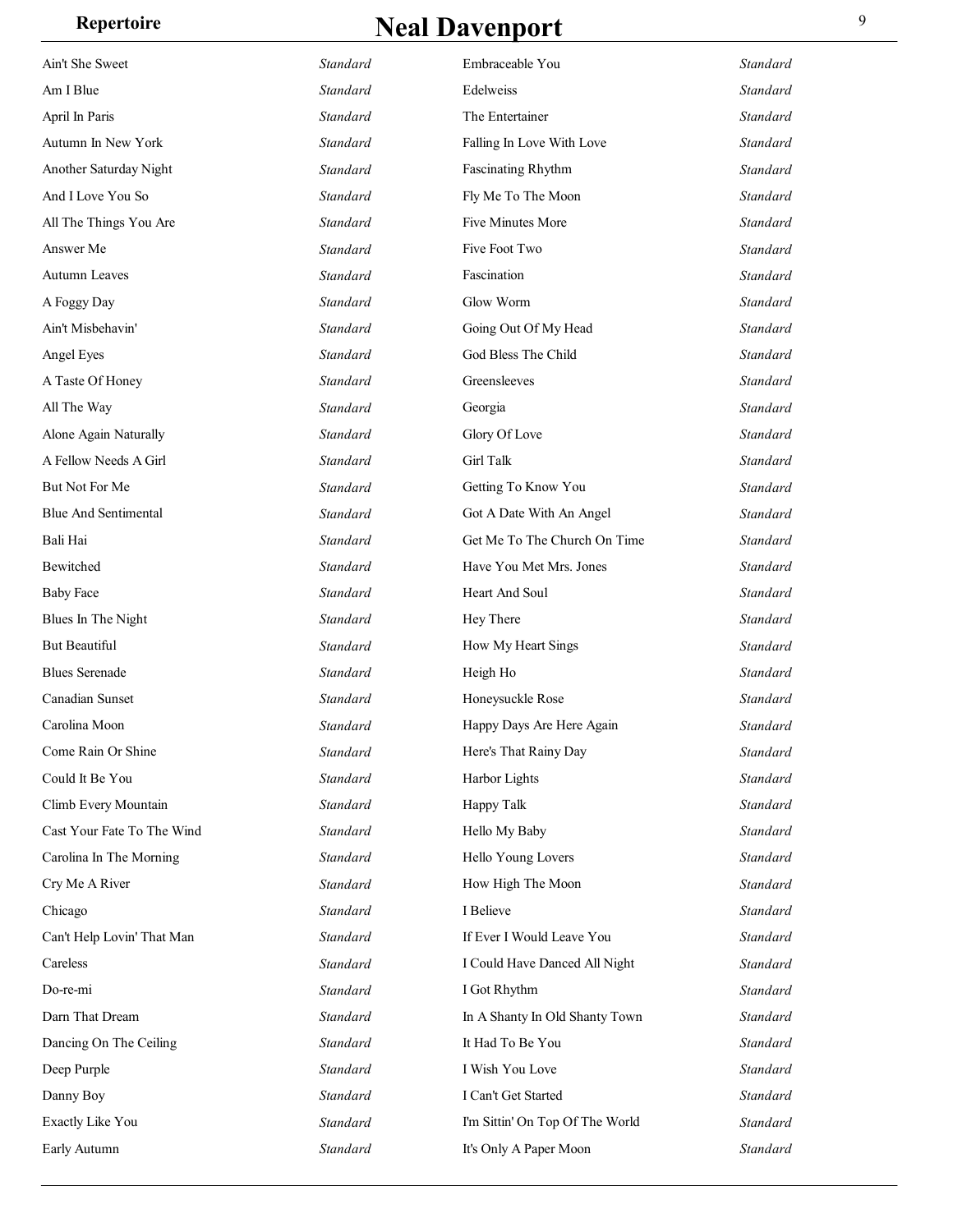| I'll Never Smile Again                | <b>Standard</b> | Mona Lisa                       | Standard |
|---------------------------------------|-----------------|---------------------------------|----------|
| I've Grown Accustomed To Her Face     | Standard        | Moonlight In Vermont            | Standard |
| I'll Be Around                        | Standard        | Nearness Of You                 | Standard |
| I Whistle A Happy Tune                | Standard        | Nola                            | Standard |
| I'll Remember April                   | <b>Standard</b> | The Night We Called It A Day    | Standard |
| In A Sentimental Mood                 | Standard        | Nature Boy                      | Standard |
| In Your Own Sweet Way                 | Standard        | Night And Day                   | Standard |
| I Got It Bad And That Ain't Good      | Standard        | Nice And Easy                   | Standard |
| I've Got You Under My Skin            | Standard        | Oklahoma                        | Standard |
| I Could Write A Book                  | Standard        | Object Of My Affection          | Standard |
| I'm Beginning To See The Light        | <b>Standard</b> | Our Love Is Here To Stay        | Standard |
| Imagination                           | Standard        | Our Day Will Come               | Standard |
| I'm In The Mood For Love              | Standard        | Out Of Nowhere                  | Standard |
| I'm Confessin'                        | Standard        | Over The Rainbow                | Standard |
| It Ain't Neccessarily So              | Standard        | On The Street Where You Live    | Standard |
| I Can't Help Falling In Love With You | Standard        | On The Sunny Side Of The Street | Standard |
| It Was A Very Good Year               | <b>Standard</b> | Pennies From Heaven             | Standard |
| Isn't It Romantic                     | Standard        | Pretty Baby                     | Standard |
| I Cain't Say No                       | Standard        | Peg Of My Heart                 | Standard |
| Just In Time                          | Standard        | Prelude To A Kiss               | Standard |
| Jeepers Creepers                      | Standard        | Polka Dots And Moonbeams        | Standard |
| Let Me Call You Sweetheart            | Standard        | People                          | Standard |
| Lover Man                             | <b>Standard</b> | Put On A Happy Face             | Standard |
| Little Girl Blue                      | Standard        | Primrose Lane                   | Standard |
| L-o-v-e                               | <b>Standard</b> | Que Sera                        | Standard |
| Love Me Tender                        | Standard        | Route 66                        | Standard |
| Laura                                 | Standard        | Rhapsody In Blue                | Standard |
| Lazy River                            | Standard        | Red Roses For A Blue Lady       | Standard |
| My Foolish Heart                      | Standard        | Raining In My Heart             | Standard |
| My Wild Irish Rose                    | Standard        | Soon It's Gonna Rain            | Standard |
| My Blue Heaven                        | Standard        | Shine On Harvest Moon           | Standard |
| Moonglow                              | Standard        | Sunrise Serenade                | Standard |
| Mood Indigo                           | Standard        | Serenade In Blue                | Standard |
| My One And Only Love                  | Standard        | Someday My Prince Will Come     | Standard |
| My Little Boat                        | Standard        | Sophisticated Lady              | Standard |
| My Ship                               | Standard        | Spring Is Here                  | Standard |
| My Romance                            | Standard        | Send In The Clowns              | Standard |
| Man I Love                            | Standard        | Smile                           | Standard |
| Maple Leaf Rag                        | Standard        | Straighten Up And Fly Right     | Standard |
| Mame                                  | Standard        | Somethin' Stupid                | Standard |
| Manhattan                             | Standard        | September Song                  | Standard |
| Moon River                            | Standard        | Strangers In The Night          | Standard |
|                                       |                 |                                 |          |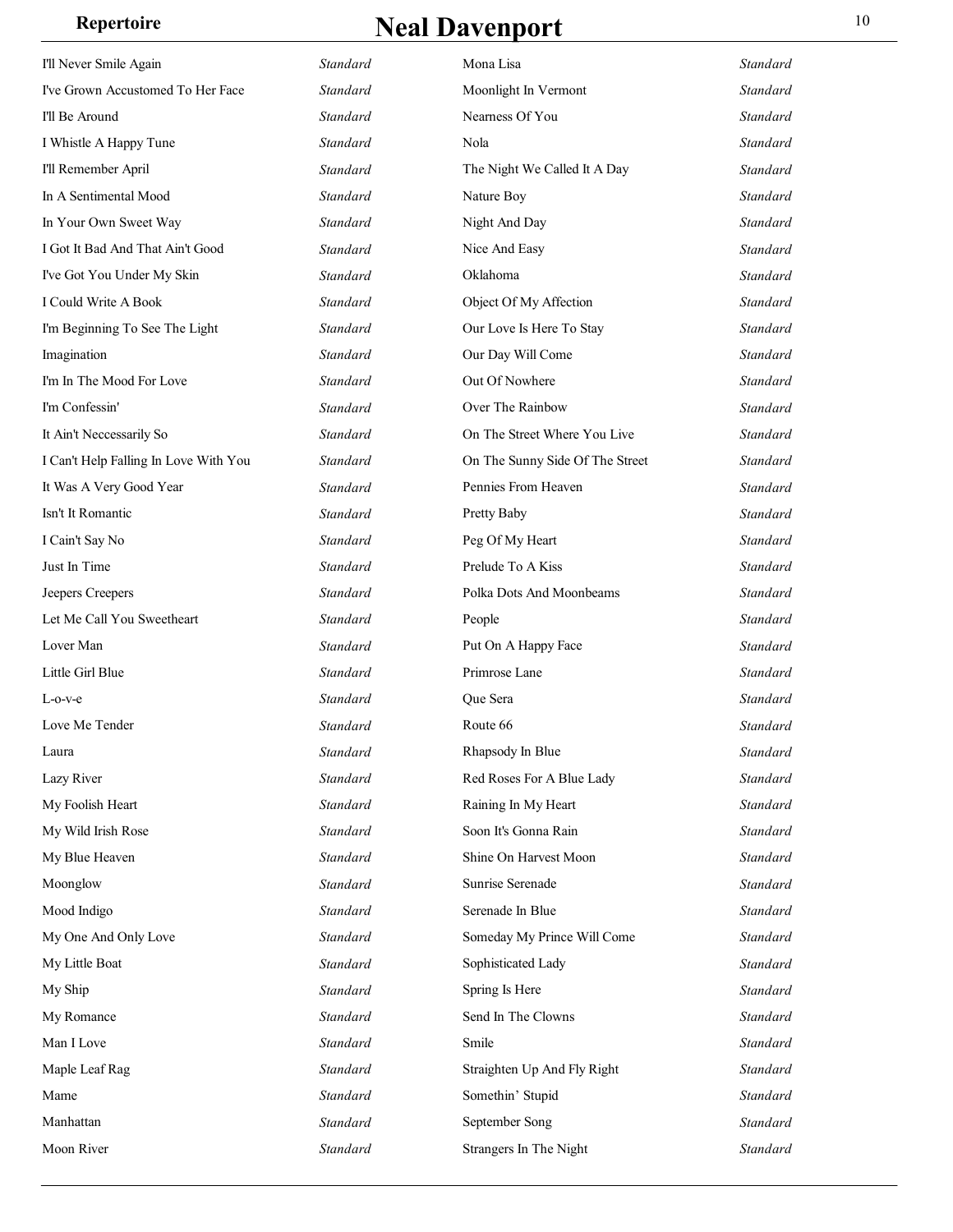| San Francisco                     | Standard | When You Wish Upon A Star           | Standard |
|-----------------------------------|----------|-------------------------------------|----------|
| Secret Love                       | Standard | Wrap Your Troubles In Dreams        | Standard |
| Summertime                        | Standard | We'll Be Together Again             | Standard |
| Stormy Weather                    | Standard | What Is This Thing Called Love      | Standard |
| Since I Fell                      | Standard | Willow Weep For Me                  | Standard |
| Some Enchanted Evening            | Standard | What Kind Of Fool Am I              | Standard |
| Stardust                          | Standard | What Are You Doing The Rest         | Standard |
| Spanish Eyes                      | Standard | When I Fall In Love                 | Standard |
| Side By Side                      | Standard | Walkin' My Baby Back Home           | Standard |
| Someone To Watch Over Me          | Standard | You Made Me Love You                | Standard |
| The Impossible Dream              | Standard | Young At Heart                      | Standard |
| Theme From All In The Family      | Standard | Yesterdays                          | Standard |
| Theme From Godfather              | Standard | Young And Foolish                   | Standard |
| Theme From A Summer Place         | Standard | Zip-a-dee Doo-dah                   | Standard |
| Tea For Two                       | Standard | After The Lovin                     | Standard |
| There Is No Greater Love          | Standard | All Of Me                           | Standard |
| They Can't Take That Away From Me | Standard | Cabaret                             | Standard |
| There Will Never Be Another You   | Standard | <b>Hello Dolly</b>                  | Standard |
| Try A Little Tenderness           | Standard | NEW YORK, NEW YORK                  | Standard |
| Those Lazy Hazy Days Of Summer    | Standard | Satin Doll                          | Standard |
| The Thrill Is Gone                | Standard | On A Clear Day                      | Standard |
| True Love                         | Standard | As Time Goes By                     | Standard |
| The More I See You                | Standard | <b>Body And Soul</b>                | Standard |
| The Anniversary Waltz             | Standard | Misty                               | Standard |
| Top Of The World                  | Standard | My Funny Valentine                  | Standard |
| The Sound Of Music                | Standard | What's New                          | Standard |
| Tangerine                         | Standard | When Sunny Gets Blue                | Standard |
| Tenderly                          | Standard | Unforgettable                       | Standard |
| That's All                        | Standard | More                                | Standard |
| That's My Desire                  | Standard | Shadow Of Your Smile                | Standard |
| Try To Remember                   | Standard | I've Got A Crush On You             | Standard |
| Tonight                           | Standard | Makin' Whoopee                      | Standard |
| The Candy Man                     | Standard | Puttin' On The Ritz                 | Standard |
| The Man I Love                    | Standard | Sugar                               | Standard |
| Theme From Dr. Zhivago            | Standard | Sunrise, Sunset                     | Standard |
| The Joker                         | Standard | A NIGHTINGALE SANG IN BERKELY       | Standard |
| The Lady Is A Tramp               | Standard | All Of You                          | Standard |
| Them There Eyes                   | Standard | Call Me Irresponsible               | Standard |
| Those Were The Days               | Standard | Dream                               | Standard |
| There Is Nothin' Like A Dame      | Standard | Ebb Tide                            | Standard |
| Until It's Time For You To Go     | Standard | Guess I'll Hang My Tears Out To Dry | Standard |
| Wait Till You See Her             | Standard | <b>High Hopes</b>                   | Standard |
|                                   |          |                                     |          |